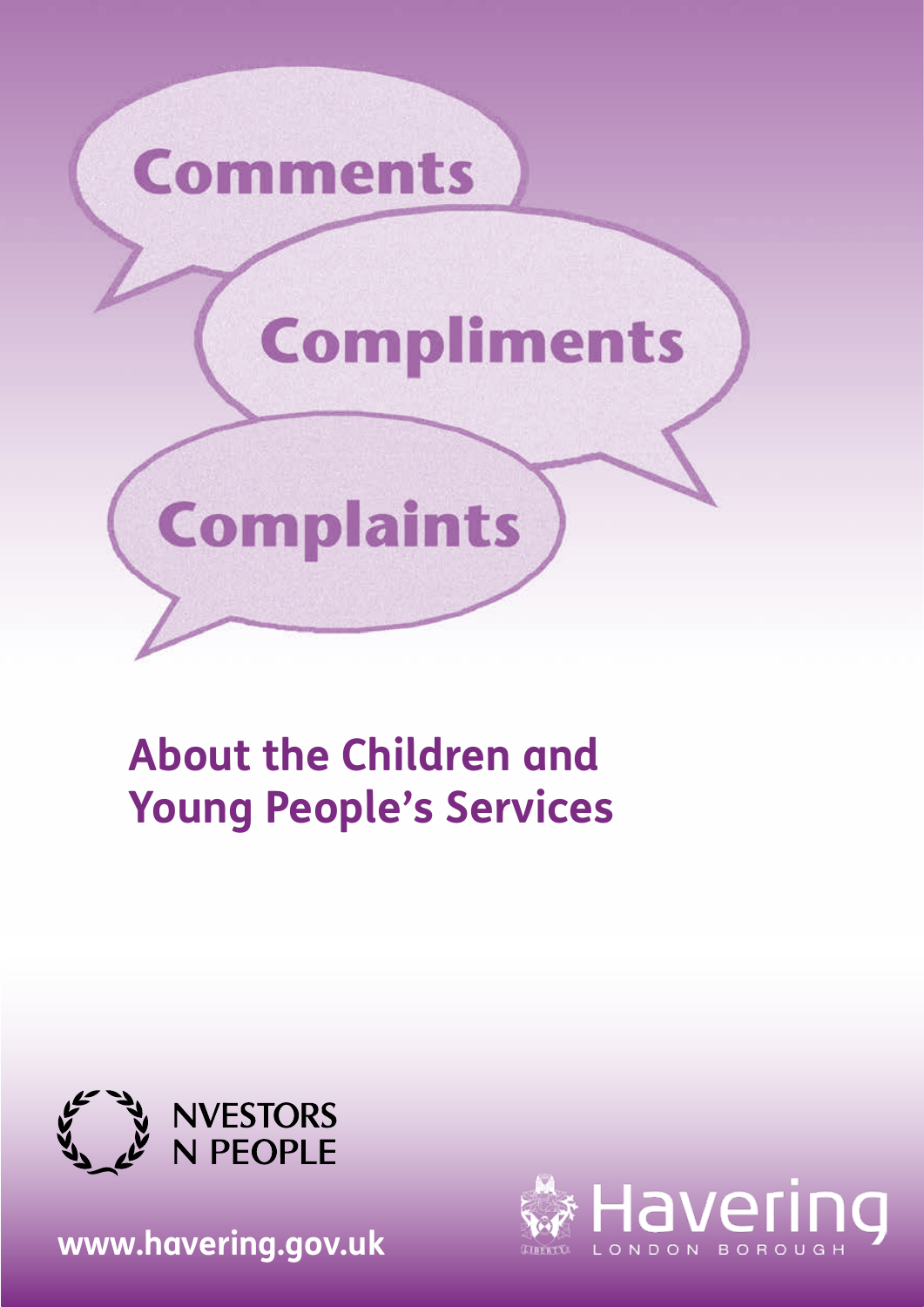## **Introduction**

Havering Council provides a wide range of services to many people, and we aim to deliver these services to the highest possible standards. We also recognise that you may not always be satisfed with a service we have provided, but we are committed to listening to our customers.

### **We want to hear your views**

We welcome comments, compliments, and complaints so that we can learn and improve local services. Your feedback would be of great value to us on the services that our staff provide. If you have received an effective or excellent service please tell us. Your contribution helps us to plan services and understand what works for our customers.

### **How to make a comment, compliment, complaint**

You can comment, compliment and complain by:

- Telephoning the Complaints & Information Officer on 01708 433038
- By flling in this leafet (Alternative languages and formats available)
- Faxing in your comment, compliment or complaint to 01708 434114
- Email your comments, compliments, complaint to social services info complaints@havering.gov.uk

## **Complaint Procedure**

You have a right to have your complaint investigated and to receive a full and prompt reply. Should you need help with the complaints process we will always try to find someone to support and assist you.

Complaints can be about any aspect of Children and Young People's Services. We will acknowledge your complaint within 3 working days.

#### **Stage 1 - local resolution**

Your complaint will be investigated by the relevant manager. You will receive a response within 10 working days.

A further 10 days will be added for more complex complaints or more if an advocate is required. If you remain unhappy with the investigation and response to your complaint , you have the right to take your complaint to Stage 2 within 20 working days.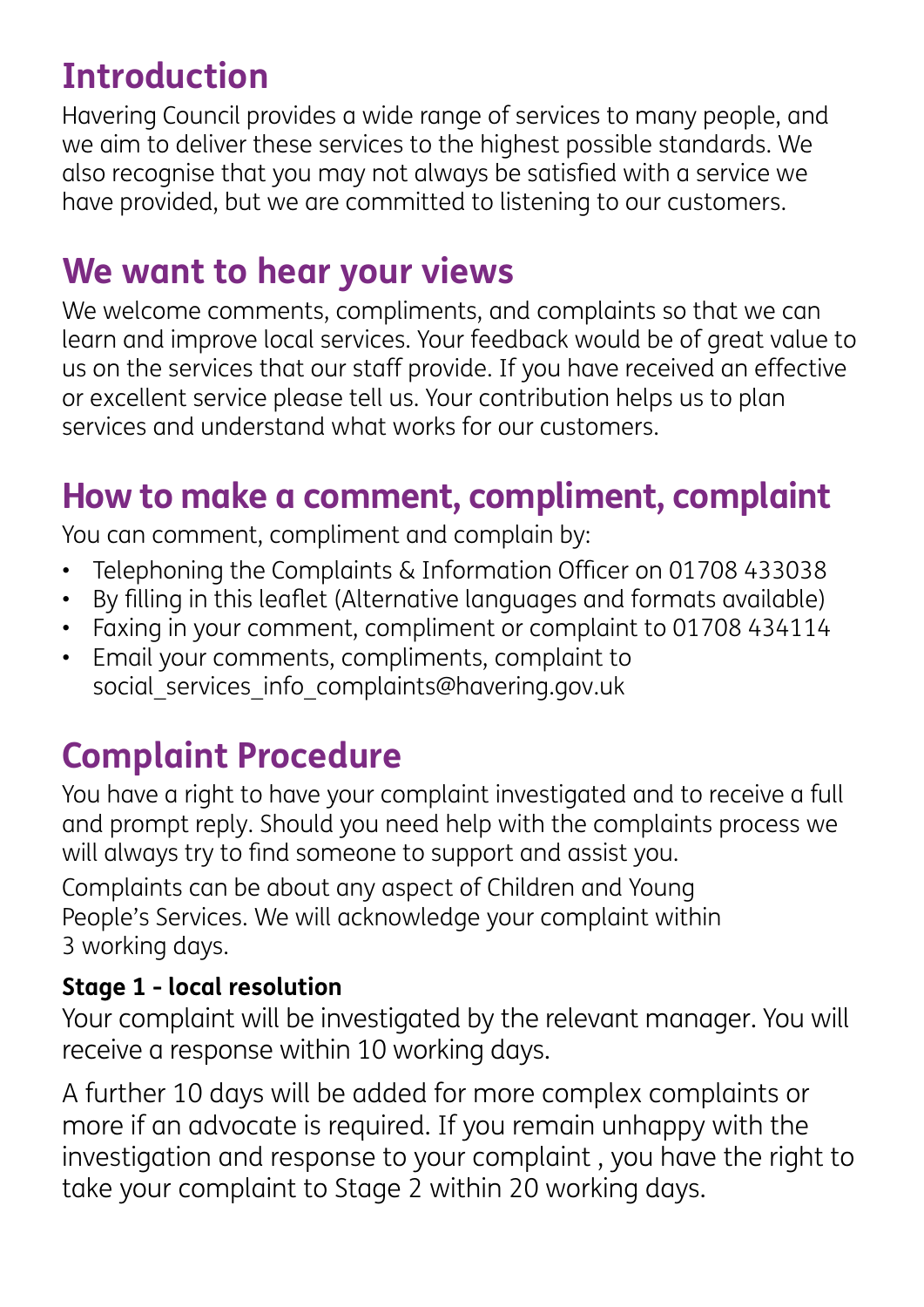#### **Stage 2 - formal investigation**

Your complaint will be investigated (Independent of the service provider) and you will receive a response within 25 working days, and again if the case is complex you may be given an extension of 65 working days.

If you are unhappy with the investigation and/or the recommendations of the complaint, you have the right to request that your complaint is reviewed by a hearings panel within 20 working days.

#### **Stage 3 - complaint review**

The Panel would consist of an independent chairperson and two independent members who will meet with you and give you an opportunity to put forward your views. The Panel will review the complaint process within 30 working days of the complainants request to go to Stage 3. You will receive a letter of fndings and recommendations from the chairperson of the panel within 5 working days. You will then be given a copy of the minutes and receive a fnal response from the Group Director within 15 working days.

## **What can I do if I am still not happy?**

If you remain unhappy with the outcome to your complaint you may contact the Commissioner for Local Administration (Ombudsman) to have your complaint considered by:

- writing to the **Local Government Ombudsman (LGO), PO Box 4771, Coventry CV4 0EH**
- telephoning **0300 061 0614** (Mon Fri 8:30am 5:00pm)
- faxing **024 7682 0001**
- texting 'call back' to **0762 480 3014**
- using a text phone via the **Text Relay service** (formerly Typetalk)
- using the online form **<www.lgo.org.uk/making-a-complaint>**

Please note you have the right to go to the Ombudsman at any time; however it is likely that you will be asked to wait until the Council's Investigations have been completed.

## **Other Ways to get Help**

- Health and Care Professions Council **0845 300 6184**
- 
- **<www.childline.org.uk> <www.childrenscommissioner.gov.uk>**
- 
- **<www.lawstuff.org.uk> <www.thechildrenssociety.org.uk>**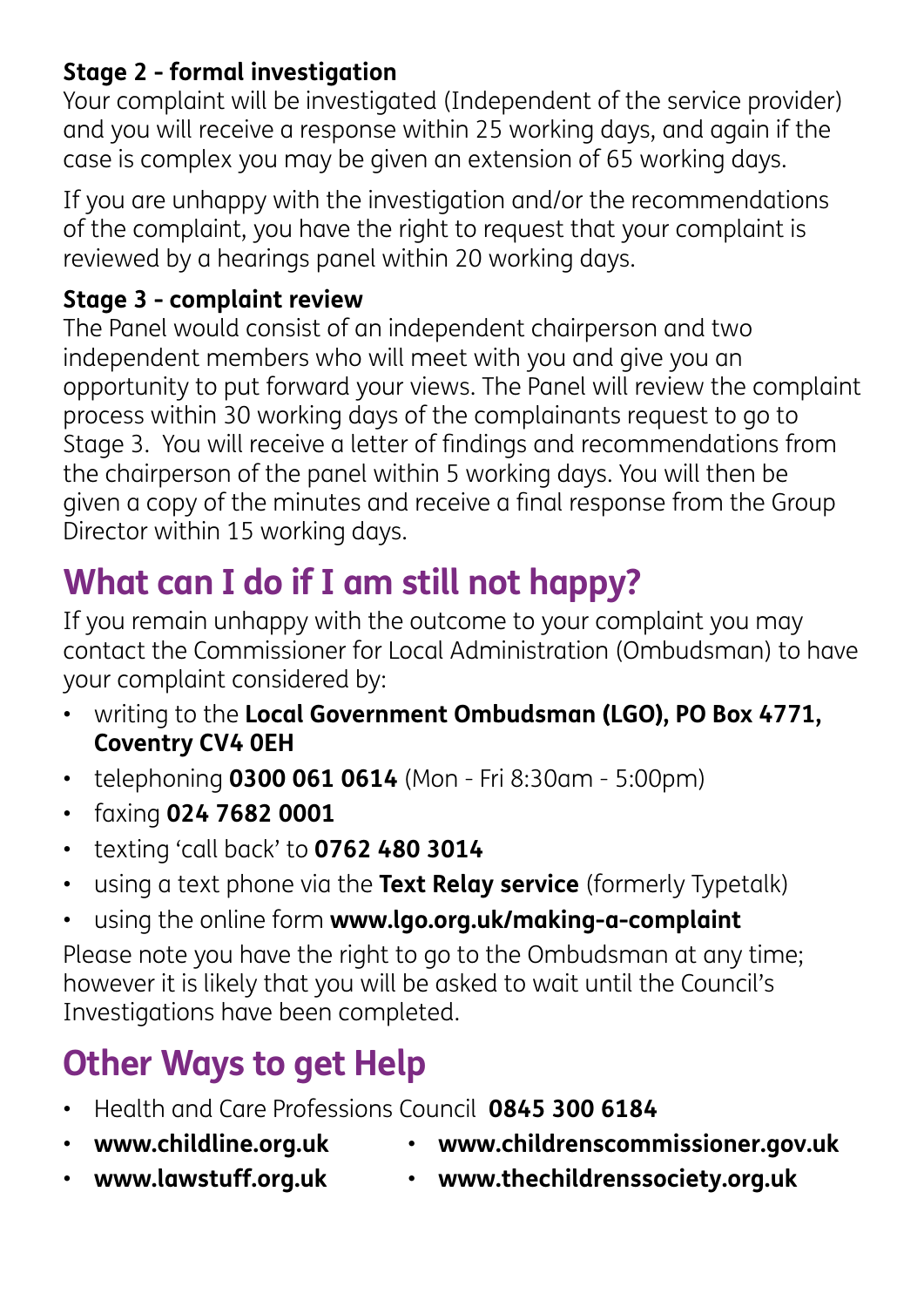### **Comments/Compliments/Complaints form**

| Name                                                  |                                                                         |                  |                      |  |
|-------------------------------------------------------|-------------------------------------------------------------------------|------------------|----------------------|--|
| Address                                               |                                                                         |                  |                      |  |
|                                                       |                                                                         |                  |                      |  |
| Postcode                                              |                                                                         |                  |                      |  |
| Home Tel                                              | Work Tel                                                                |                  |                      |  |
| Email                                                 |                                                                         |                  |                      |  |
| Signature                                             | Date                                                                    |                  |                      |  |
| Please tick appropriate boxes<br>$\Box$ Comment       | $\Box$ Compliment                                                       | $\Box$ Complaint |                      |  |
|                                                       | Are you making a complaint on behalf of someone else?                   |                  | $\Box$ Yes $\Box$ No |  |
| Do you have their permission?<br>$\Box$ Yes $\Box$ No |                                                                         |                  |                      |  |
|                                                       | Service Users signature of consent                                      |                  |                      |  |
|                                                       | Name of person you are representing                                     |                  |                      |  |
| Address                                               |                                                                         |                  |                      |  |
| Postcode                                              |                                                                         |                  |                      |  |
|                                                       | Please use this form to write your comments, compliments or complaints. |                  |                      |  |

Give dates/places of particular events, and the name of any staff involved. Please continue your complaint on an additional sheet if necessary.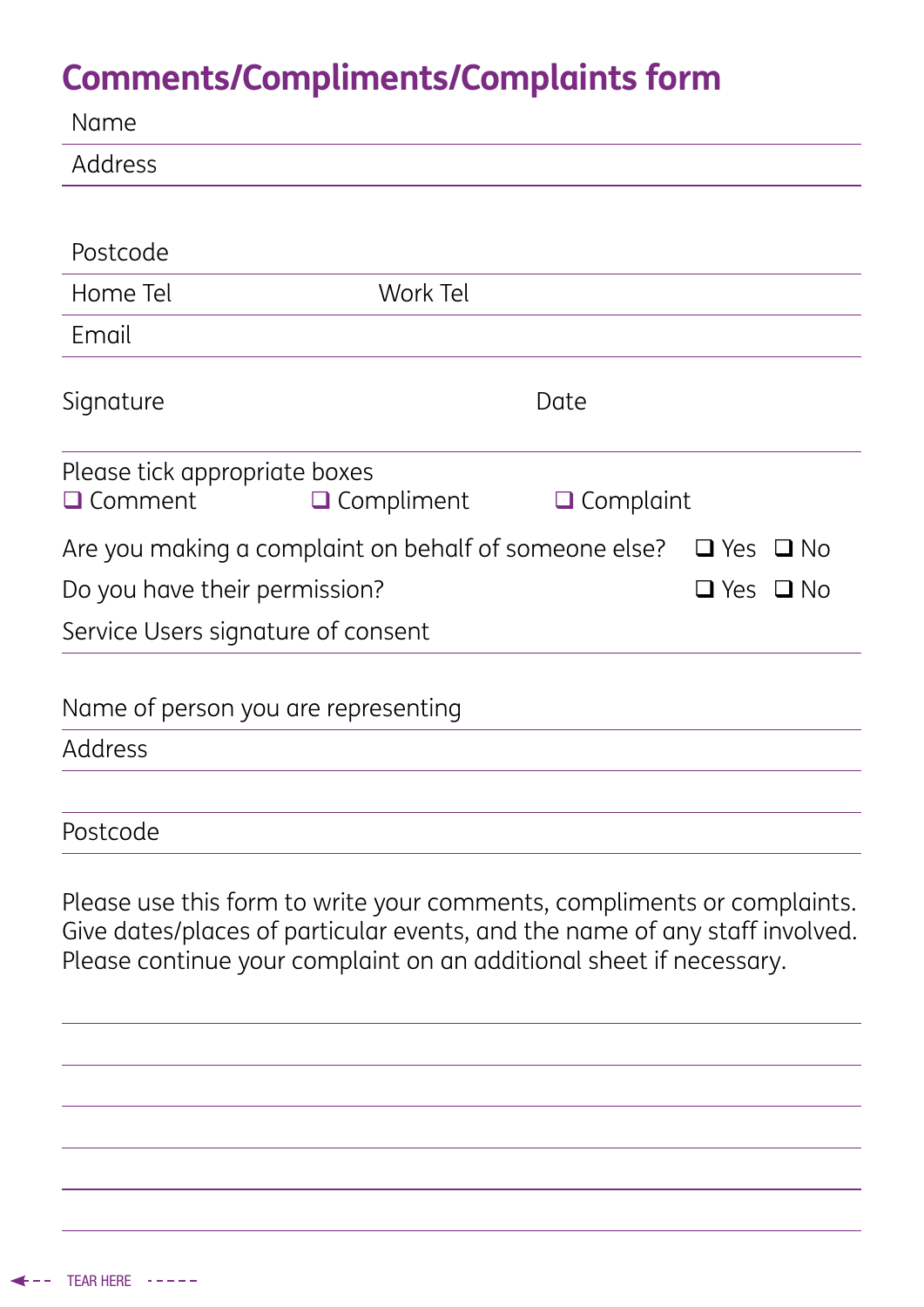| Continue                              |  |
|---------------------------------------|--|
|                                       |  |
|                                       |  |
|                                       |  |
|                                       |  |
|                                       |  |
|                                       |  |
|                                       |  |
|                                       |  |
|                                       |  |
|                                       |  |
|                                       |  |
|                                       |  |
|                                       |  |
|                                       |  |
|                                       |  |
|                                       |  |
|                                       |  |
|                                       |  |
|                                       |  |
|                                       |  |
|                                       |  |
| Your suggestions to resolve complaint |  |
|                                       |  |
|                                       |  |
|                                       |  |
|                                       |  |
|                                       |  |
|                                       |  |
|                                       |  |
|                                       |  |
|                                       |  |
|                                       |  |
|                                       |  |
|                                       |  |
|                                       |  |
|                                       |  |
|                                       |  |
|                                       |  |

MOISTEN GUM, FOLD & SEAL MOISTEN GUM, FOLD & SEAL

◢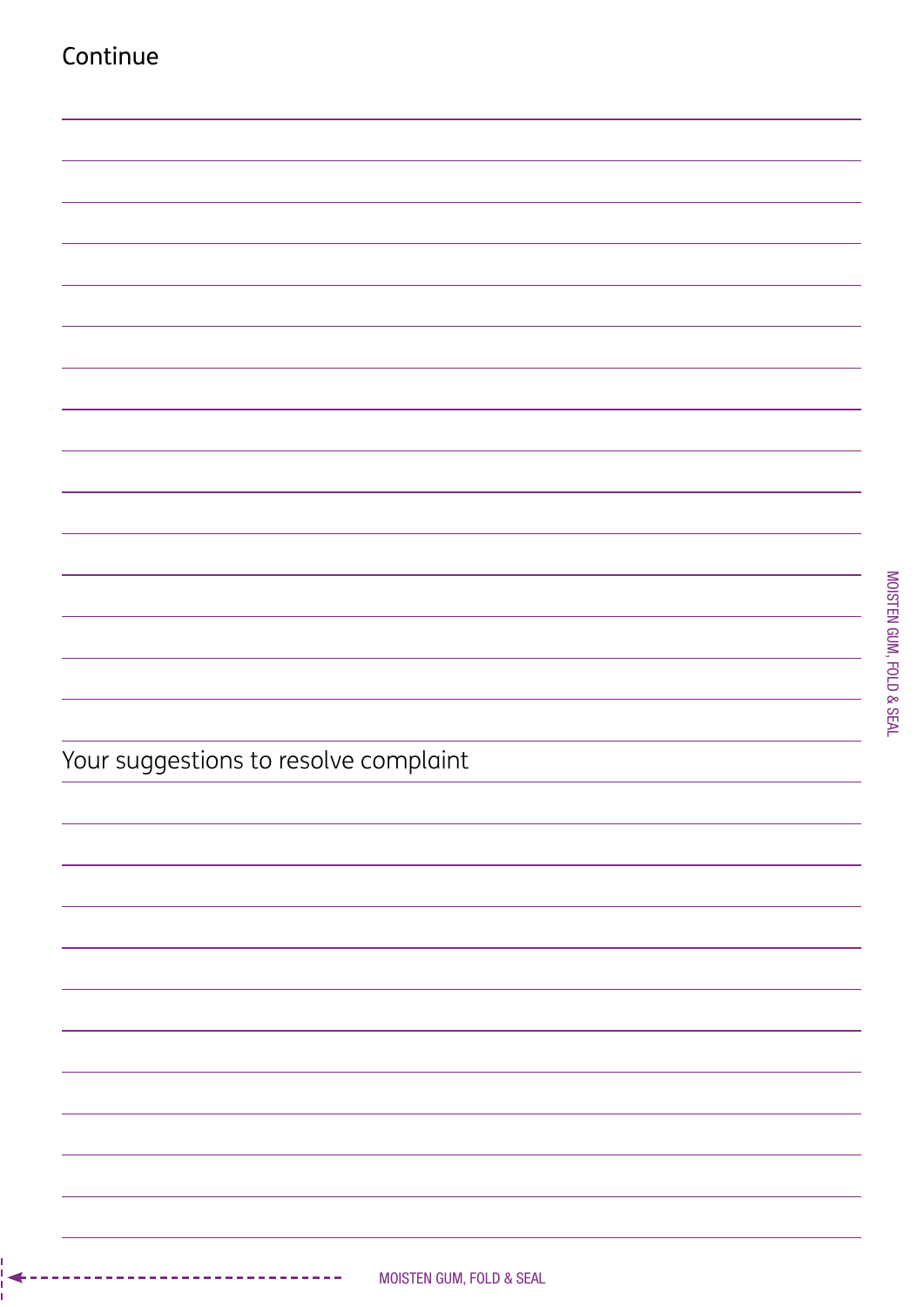### **Equal opportunities**

We ask questions about you because we value diversity and want to ensure that our services are accessible and refective of your specifc needs. If you feel uncomfortable giving us this information, simply tick the 'prefer not to say' box or do not answer the question.

The information you give us will remain strictly confdential and will be used for monitoring purposes only, in accordance with the Data Protection Act 1998.

| <b>What is your age?</b>                                         |                  |                                             |  |
|------------------------------------------------------------------|------------------|---------------------------------------------|--|
| $\Box$ 18 - 24                                                   | $\Box$ 25 - 34   | $\Box$ 35 - 44<br>$\square$ 45 - 54         |  |
| $\square$ 55 - 64                                                | $\Box$ 65+       | $\Box$ Prefer not to say                    |  |
| Are you                                                          |                  |                                             |  |
| $\Box$ Male                                                      | $\square$ Female | $\Box$ Prefer not to say                    |  |
| Do you consider yourself to have a disability?                   |                  |                                             |  |
| $\square$ Yes                                                    | $\square$ No     | □ Prefer not to say                         |  |
|                                                                  |                  |                                             |  |
|                                                                  |                  |                                             |  |
| <b>What is your sexual orientation?</b>                          |                  |                                             |  |
| □ Heterosexual                                                   | $\Box$ Gay woman | $\Box$ Prefer not to say                    |  |
| $\Box$ Gay man                                                   | □ Bisexual       |                                             |  |
| What is your religion or belief?                                 |                  |                                             |  |
| $\Box$ Christian                                                 | $\square$ Jewish | $\Box$ No religion                          |  |
| $\Box$ Muslim                                                    | $\Box$ Sikh      |                                             |  |
| $\Box$ Hindu                                                     | $\Box$ Buddist   | $\Box$ Prefer not to say                    |  |
| <b>What is your ethnic group?</b>                                |                  |                                             |  |
| A. White                                                         |                  | <b>D. Black or Black British</b>            |  |
| $\Box$ British<br>$\Box$ Irish                                   |                  | $\Box$ African                              |  |
| $\Box$ Any other white background (please $\Box$ Caribbean       |                  |                                             |  |
| state)                                                           |                  | $\Box$ Any other Black backgound (please    |  |
| <b>B.</b> Mixed                                                  |                  |                                             |  |
| $\Box$ White & Black Caribbean                                   |                  | <b>E. Other Ethnic group</b><br>$\Box$ Arab |  |
| □ White & Black African                                          |                  | □ Any other Ethnic backgound (please        |  |
| □ White & Asian                                                  |                  | state)                                      |  |
| $\Box$ Any other mixed backgound (please<br>state) $\frac{1}{2}$ |                  | □ Prefer not to say                         |  |
| <b>C. Asian or Asian British</b>                                 |                  |                                             |  |
| $\Box$ Indian                                                    | $\Box$ Pakistani |                                             |  |
| □ Bangladeshi □ Chinese                                          |                  |                                             |  |
| □ Any other Asian backgound (please<br>state)                    |                  |                                             |  |
|                                                                  |                  |                                             |  |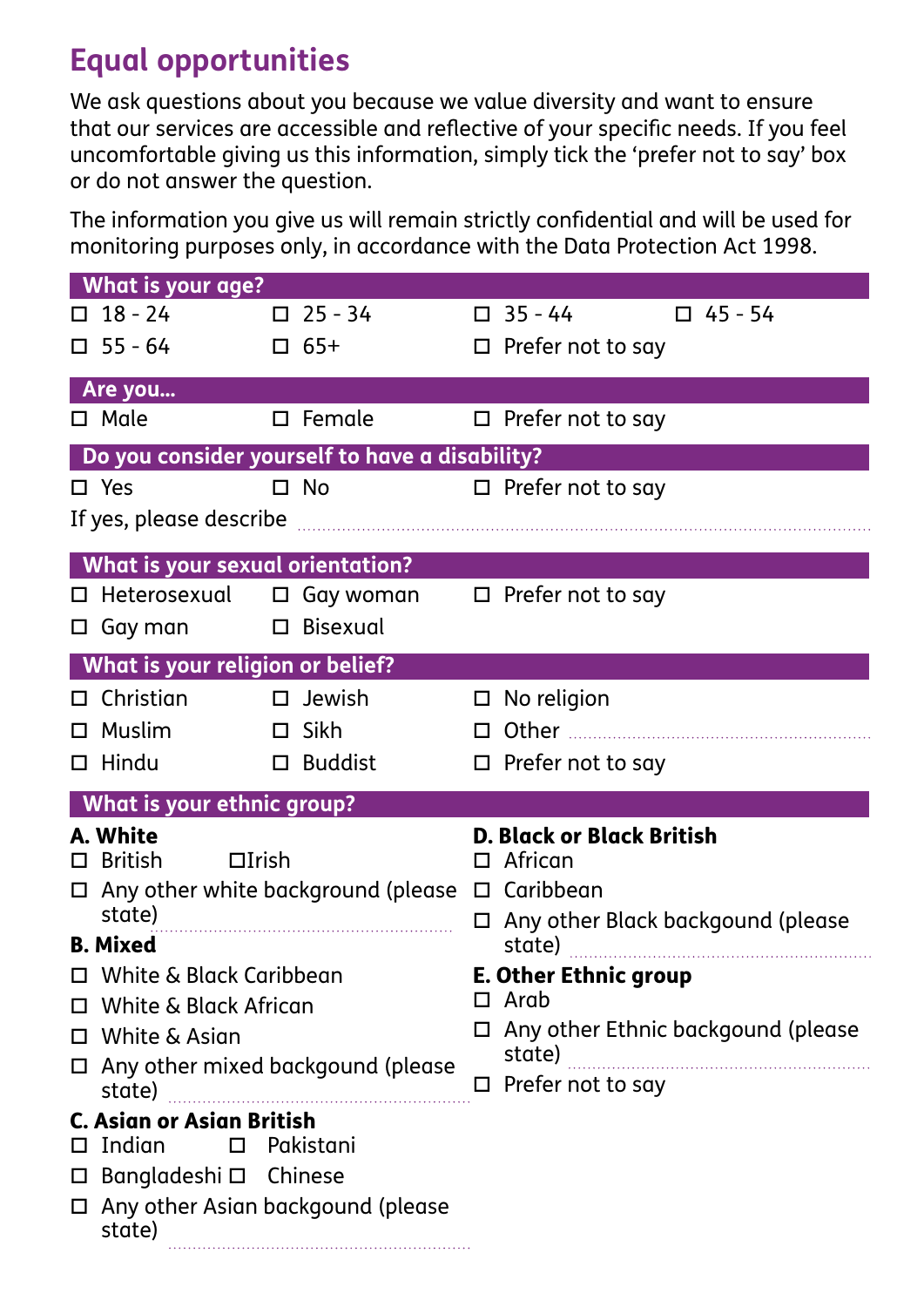### **Alternative languages and formats available**

If you would like to receive copies of this document in large print, braille, audiotape format, or if English is not your frst language and you would like to see this document in your preferred language, please complete the form below and send the whole leafet to:

London Borough of Havering Complaints, Information and Communication Team Town Hall, Main Road Romford RM1 3BB Textphone: 18001 01708 434343

### **Please translate into:**

|  | Urdu □ ਪੰਜਾਬੀ/Punjabi □ Shqip / Albanian □ |  |
|--|--------------------------------------------|--|
|  |                                            |  |
|  |                                            |  |

#### **Please provide as:**

|          | $\Box$ Large print |  |  |
|----------|--------------------|--|--|
|          | $\Box$ Braille     |  |  |
|          | $\Box$ Audiotape   |  |  |
|          | Name               |  |  |
| Address  |                    |  |  |
|          |                    |  |  |
| Postcode |                    |  |  |

Published by London Borough of Havering July 2013 ref: 003447